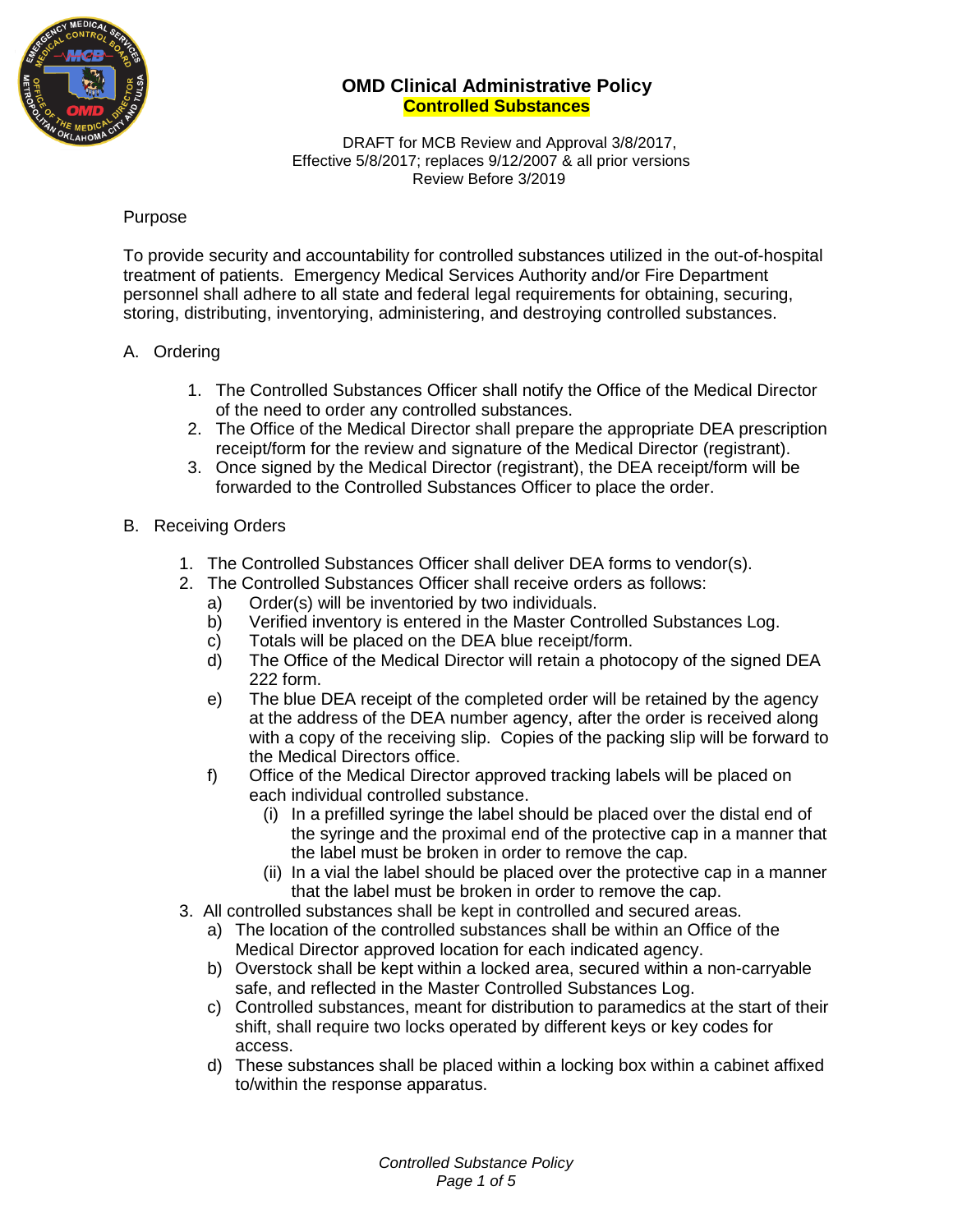

 DRAFT for MCB Review and Approval 3/8/2017, Effective 5/8/2017; replaces 9/12/2007 & all prior versions Review Before 3/2019

- e) The Controlled Substances Officer and his/her assistant shall have direct access to controlled substances security cabinets and lock boxes.
- f) Overstock shall be kept separate and apart from the normal day-to-day inventory available for distribution to the paramedics and accessible only by the Controlled Substances Officer, his/her assistant, Medical Director (registrant), and/or Medical Director designee(s).
- C. Transfer of Controlled Substances between EMSA Divisions and/or agencies
	- 1. There will be no transfer of controlled substances between EMSA Divisions, EMSA Substations and/or agencies unless under special circumstances and only after approval by the Office of the Medical Director.
	- 2. A written request for such transfer of controlled substances shall be forwarded to the Office of the Medical Director specifically indicating the rationale for the transfer. Acceptable rationales include a vendor's inability in filling prescription(s) beyond local agency control and either natural or man-made disaster that prohibits the usual delivery and/or receiving of controlled substances. If such transfer of controlled substances is granted, the transaction will be posted in the Master Controlled Substances Log in addition to any applicable state and DEA forms.
	- 3. Receiving order guidelines will apply when accepting transferred controlled substances.
- D. Distributing Controlled Substances to Paramedics & Related Documentation.
	- 1. The Controlled Substances Officer or his/her assistants shall be the only individual(s) to distribute resupply stock.
	- 2. All individual controlled substances will be vacuum sealed prior to being placed in the control substances lock boxes. During the vacuum sealing process a unique identifiable sticker (approved by the Medical Director) should be adhered to the inside of the vacuum sealed package prior to sealing to ensure integrity of the packaging.
	- 3. The Controlled Substances Officer shall review the available inventory for the ambulance or paramedic-staffed fire apparatus controlled substances lock boxes.
	- 4. Stock levels of controlled substances to be carried on each ambulance: 4 containers of fentanyl (usual concentration of 100 mcg/container); 2 containers (usual concentration of 4 mg/container) of morphine sulfate; 4 containers of midazolam (usual concentration of 10 mg/container); 2 containers of diazepam (usual concentration of 10 mg/container).
	- 5. Stock levels of controlled substances carried on each paramedic-staffed fire squad, engine, or truck: 2 containers of fentanyl (usual concentration of 100 mcg/container); 2 containers of morphine (usual concentration of 4mg/container); 2 containers of midazolam (usual concentration of 10 mg/container); 2 containers of diazepam (usual concentration of 10 mg/container).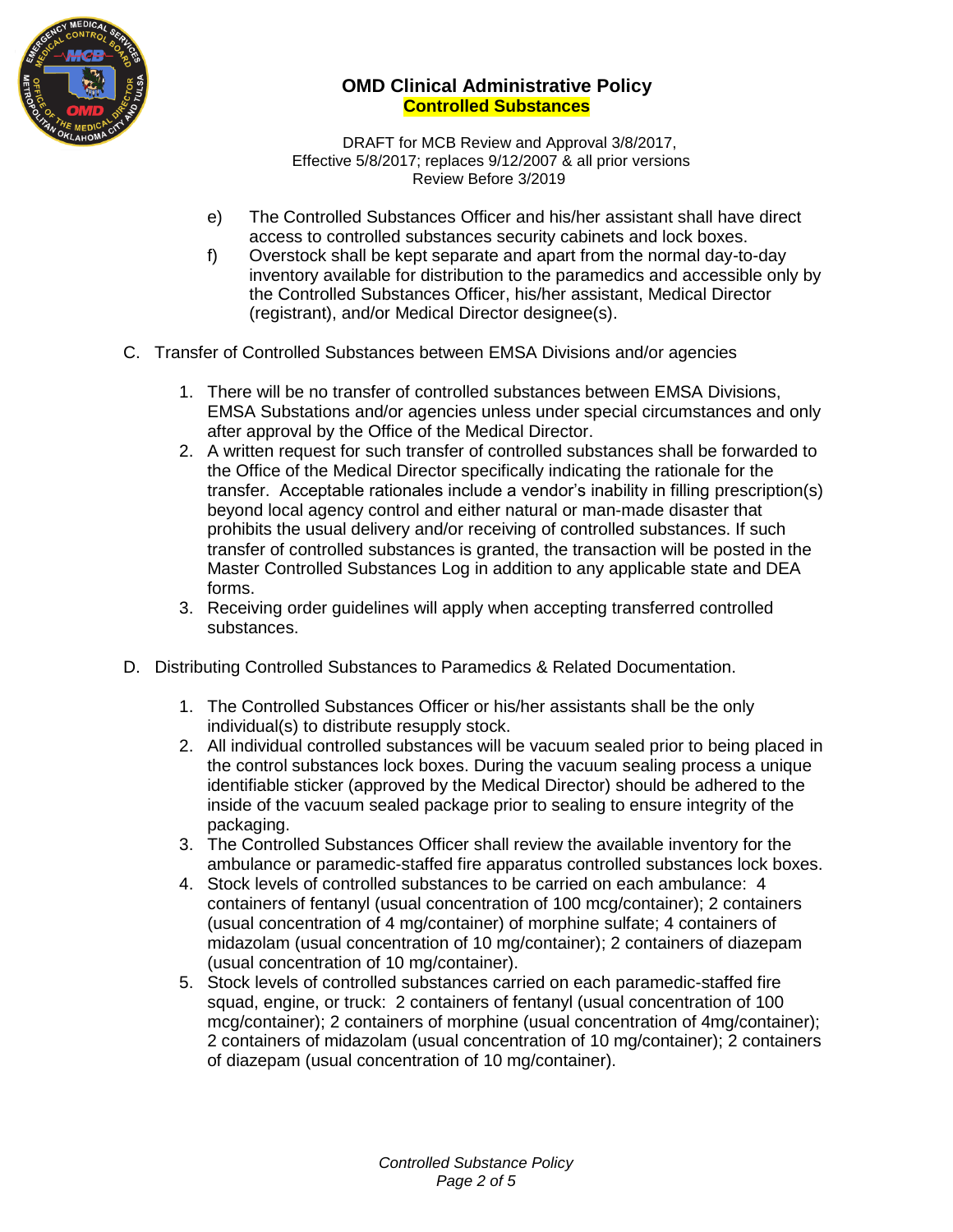

 DRAFT for MCB Review and Approval 3/8/2017, Effective 5/8/2017; replaces 9/12/2007 & all prior versions Review Before 3/2019

6. The stock levels of controlled drugs on each individual ambulance and paramedic-staffed fire apparatus shall be accurately recorded between shift changes and resupply intervals.

# **EMSA:**

- At shift change, materials management assistant or authorized designee shall be present with paramedic during inventory, inspection, and/or return of controlled substances. Both individuals are to count all controlled substances and agree to inventory status and integrity of containers with signed documentation of such.
- The materials management assistant or authorized designee and paramedic must validate any usages to ensure appropriate documentation as listed in item E.2 (below).
- In the event of tampered/damaged and/or unaccounted controlled substances at any inspection, all involved personnel will remain on-duty and the last authorized personnel will retain custody of the controlled substances until all discrepancies are immediately reported to the supervising EMS officer and an OMD director with sufficient resolution acceptable to both the EMS officer and OMD director.

## **Fire Departments:**

- At any paramedic shift change, both off going and oncoming paramedic signatories shall be present for controlled substances inventory and inspection. Both individuals are to count all controlled substances and agree to inventory status and integrity of containers with signed documentation of such.
- Paramedics must validate any usages to ensure appropriate documentation as listed in item E.2 (below).
- In the event of tampered/damaged and/or unaccounted controlled substances at any inspection, all involved personnel will remain on-duty and the last authorized personnel will retain custody of the controlled substances until all discrepancies are immediately reported to the supervising EMS officer and an OMD director with sufficient resolution acceptable to both the EMS officer and OMD director.
	- 7. When resupplying, signatures of both the Controlled Substances Officer or his/her designee and the receiving paramedic shall be placed upon the Master Controlled Substances Log and Apparatus Controlled Substances Log.
	- 8. All controlled substances shall be placed and maintained (with obvious exception of when being administered to patients) in the vehicle's controlled substances lock box.
	- 9. Each paramedic shall maintain the Apparatus Controlled Substances Log, recording all controlled substances received and dispensed during their shift. The log shall be kept in a secured place at all times otherwise.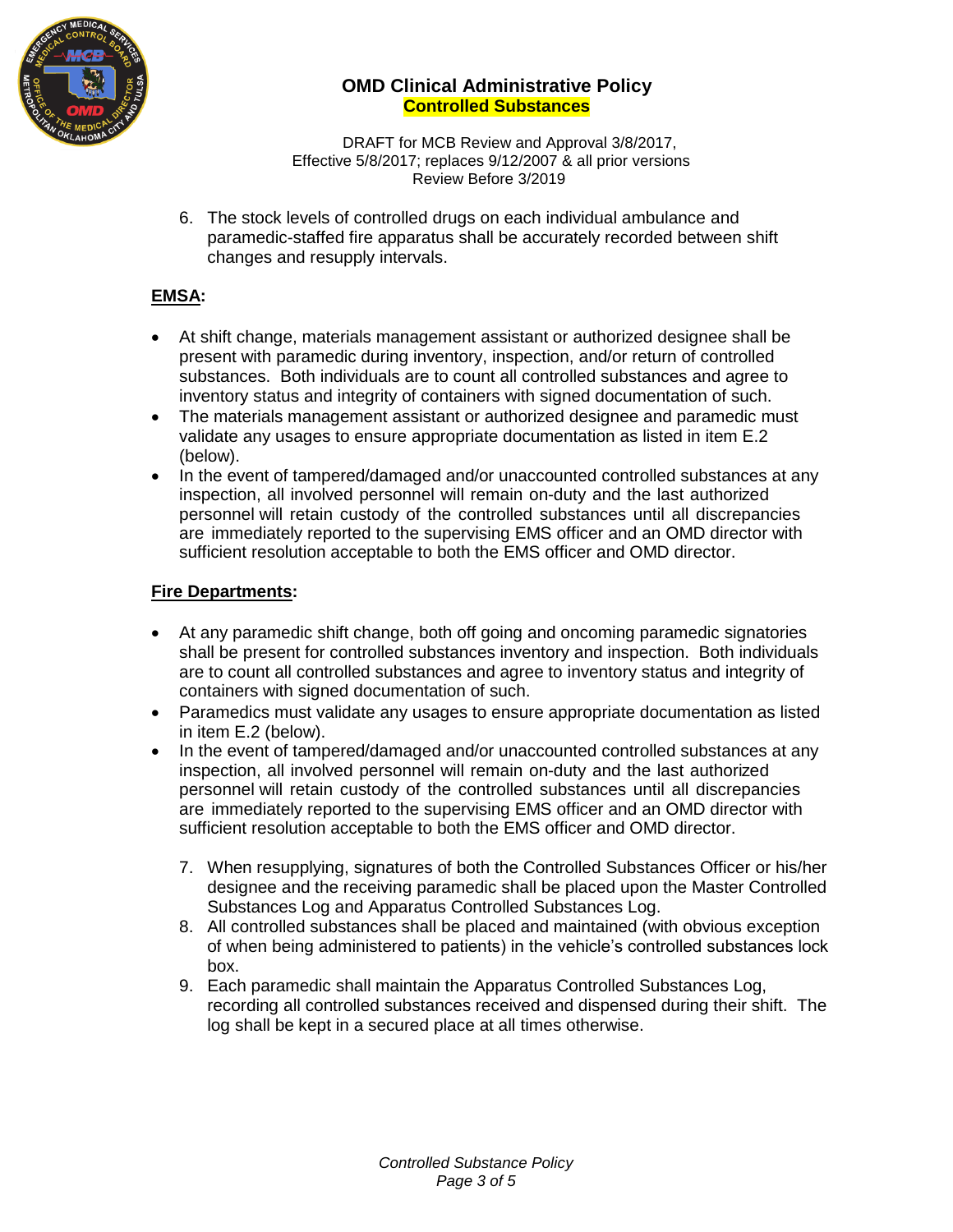

 DRAFT for MCB Review and Approval 3/8/2017, Effective 5/8/2017; replaces 9/12/2007 & all prior versions Review Before 3/2019

- E. Administration of Controlled Substances by Paramedics & Related Documentation.
	- 1. Controlled substances shall be administered in compliance with the Medical Control Board authorized treatment protocols.
	- 2. Paramedics shall enter the date, time, agency incident number, patient name, clinical condition treated, physician ordering (if applicable), amount administered, and amount discarded (if applicable) and their own name in the Apparatus Controlled Substance Log, ensuring all such entry is printed with legibility for any controlled substance(s) administration and/or opening of controlled substance container(s).
	- 3. The patient care report shall contain the same details as in the Apparatus Controlled Substances Log for any controlled substance(s) administered.
	- 4. All filled individual pages from any Apparatus Controlled Substance Log shall be retained by the Controlled Substances Officer**.** The information contained on each page shall be transferred to the Master Control Substances Log.
- F. Loss of or Destroying Controlled Substances & Related Documentation
	- 1. Any unused portions of controlled substances administered to patients shall be recorded in the Apparatus Controlled Substances Log. The log should bear the signature of two persons attesting to the fact that the drug was disposed. One of two persons should be a receiving physician, nurse, or in the instance of nontransport, a colleague assigned to that same apparatus.
	- 2. If a controlled substance is opened and not administered, the paramedic shall prepare an incident report detailing the rationale. The incident report and the controlled substance shall be turned over to the Controlled Substances Officer or his/her designee to be sent for destruction. The Controlled Substances Officer or his/her designee will log the event and submit the incident report to the Office of the Medical Director.
	- 3. If a controlled substance container is damaged, an incident report shall be prepared by the paramedic involved and/or discovering the damage. The damaged container shall be turned over to the Controlled Substances Officer or his/her designee. The Controlled Substances Officer shall notify the Office of the Medical Director to allow inspection of the container prior to its destruction.
	- 4. If controlled substances are reported as lost, an on-duty EMS supervisor/officer and the Controlled Substances Officer or acting designee shall immediately be notified and the following report(s) made:
		- a) A report shall reflect the details of events regarding the loss.
		- b) The Controlled Substances Officer or appropriate agency designee shall notify the Medical Director (registrant) or his/her designee before end of shift.
		- c) The Medical Director (registrant) or his/her designee shall report the loss to law enforcement authorities in accordance with prevailing state and federal requirements.